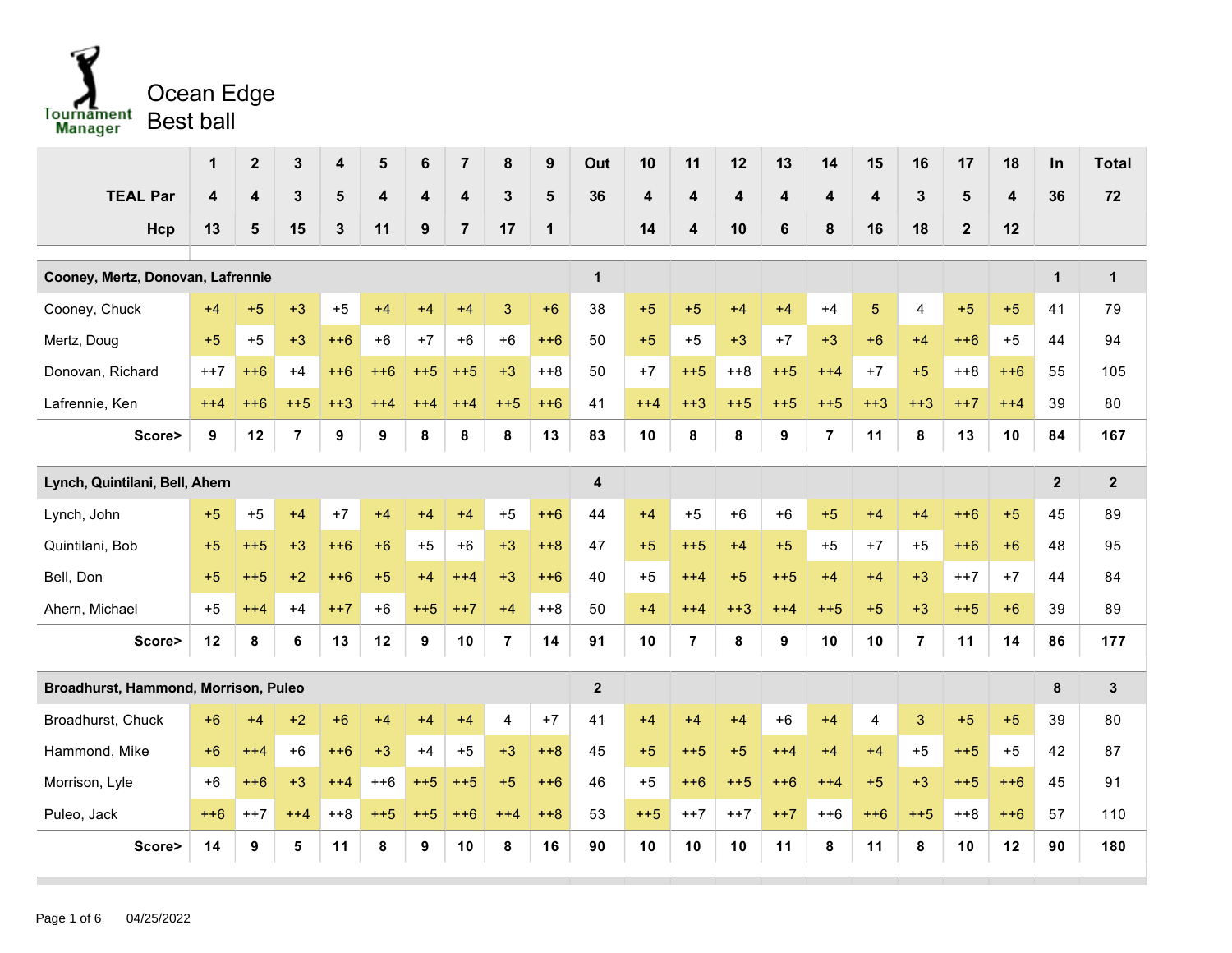

|                                         | 1                                                                             | $\boldsymbol{2}$        | 3              | 4            | 5                       | 6     | $\overline{7}$          | 8            | 9              | Out             | 10                      | 11    | 12    | 13      | 14    | 15                      | 16             | 17           | 18                      | $\ln$        | <b>Total</b>            |
|-----------------------------------------|-------------------------------------------------------------------------------|-------------------------|----------------|--------------|-------------------------|-------|-------------------------|--------------|----------------|-----------------|-------------------------|-------|-------|---------|-------|-------------------------|----------------|--------------|-------------------------|--------------|-------------------------|
| <b>TEAL Par</b>                         | $\overline{\mathbf{4}}$                                                       | $\overline{\mathbf{4}}$ | $\mathbf{3}$   | 5            | $\overline{\mathbf{4}}$ | 4     | $\overline{\mathbf{4}}$ | $\mathbf{3}$ | $5\phantom{1}$ | 36              | $\overline{\mathbf{4}}$ | 4     | 4     | 4       | 4     | $\overline{\mathbf{4}}$ | $\mathbf{3}$   | 5            | $\overline{\mathbf{4}}$ | 36           | 72                      |
| Hcp                                     | 13                                                                            | 5                       | 15             | $\mathbf{3}$ | 11                      | 9     | $\overline{7}$          | 17           | $\mathbf 1$    |                 | 14                      | 4     | 10    | $\bf 6$ | 8     | 16                      | 18             | $\mathbf{2}$ | 12                      |              |                         |
| West, (Blind Draw, Marhevka, Emanuelson |                                                                               |                         |                |              |                         |       |                         |              |                | $\overline{2}$  |                         |       |       |         |       |                         |                |              |                         | 10           | $\overline{\mathbf{4}}$ |
| West, Bill                              | $+4$                                                                          | $+5$                    | 3              | $+5$         | $+4$                    | $+3$  | $+5$                    | 3            | $+8$           | 40              | 5                       | $+4$  | $+4$  | $+5$    | $+3$  | $\overline{4}$          | 5              | $+6$         | $+5$                    | 41           | 81                      |
| (Blind Draw, Male)                      | $+6$                                                                          | $+5$                    | $+5$           | $++7$        | $+5$                    | $+5$  | $+5$                    | $+5$         | $+8$           | 51              | $+5$                    | $++4$ | $+5$  | $+5$    | $+4$  | $+6$                    | $+3$           | $++5$        | $+6$                    | 43           | 94                      |
| Marhevka, John                          | $++5$                                                                         | $++7$                   | $+4$           | $++7$        | $++4$                   | $++4$ | $++5$                   | $+4$         | $++6$          | 46              | $++7$                   | $++5$ | $++6$ | $++6$   | $+3$  | $+7$                    | $+6$           | $+8$         | $++7$                   | 55           | 101                     |
| Emanuelson, Fred                        | $++6$<br>$++5$<br>$++6$<br>$++5$<br>$++6$<br>$++6$<br>$++4$<br>$++5$<br>$++4$ |                         |                |              |                         |       |                         |              |                |                 |                         | $++5$ | $++5$ | $++7$   | $+3$  | $++5$                   | $++4$          | $++8$        | $++4$                   | 45           | 92                      |
| Score>                                  | 8                                                                             | 12                      | 9              | 13           | 8                       | 6     | 10                      | 10           | 14             | 90              | 11                      | 8     | 10    | 12      | 4     | 12                      | 9              | 14           | 11                      | 91           | 181                     |
| Reardon, Dinarello, Smith, (Blind Draw  |                                                                               |                         |                |              |                         |       |                         |              |                | $6\phantom{1}6$ |                         |       |       |         |       |                         |                |              |                         | 6            | 5                       |
| Reardon, Tom                            | $+5$                                                                          | $+5$                    | 5              | $+6$         | $+3$                    | $+5$  | $+4$                    | 3            | $+5$           | 41              | $+4$                    | $+5$  | $+6$  | $+3$    | $+3$  | 4                       | 4              | $+6$         | $+5$                    | 40           | 81                      |
| Dinarello, Carl                         | $+5$                                                                          | $++5$                   | $+5$           | $++6$        | $+5$                    | $+5$  | $+4$                    | $+5$         | $++7$          | 47              | $+6$                    | $+5$  | $+6$  | $++7$   | $+5$  | $+4$                    | $+3$           | $++4$        | $+5$                    | 45           | 92                      |
| Smith, John J.                          | $+6$                                                                          | $++6$                   | $+4$           | $+8$         | $++5$                   | $++5$ | $++4$                   | $+3$         | $++7$          | 48              | $+5$                    | $++5$ | $++5$ | $+5$    | $++5$ | $+5$                    | $+4$           | $++8$        | $++6$                   | 48           | 96                      |
| (Blind Draw, Male)                      | $++6$                                                                         | $++5$                   | $++4$          | $++6$        | $++7$                   | $++6$ | $++5$                   | $+4$         | $++8$          | 51              | $++4$                   | $++6$ | $++5$ | $++6$   | $++5$ | $++5$                   | $+4$           | $++7$        | $++5$                   | 47           | 98                      |
| Score>                                  | 12                                                                            | 10                      | 9              | 13           | 9                       | 11    | 8                       | 8            | 14             | 94              | 9                       | 10    | 11    | 9       | 8     | 10                      | 8              | 12           | 11                      | 88           | 182                     |
| Roach, Duffy, Krupa, Janosko            |                                                                               |                         |                |              |                         |       |                         |              |                | 5               |                         |       |       |         |       |                         |                |              |                         | 8            | $\overline{\mathbf{5}}$ |
| Roach, Ray                              | $+5$                                                                          | $+5$                    | $+3$           | $+5$         | $+5$                    | $+6$  | $+7$                    | $+4$         | $+7$           | 47              | $+5$                    | $+4$  | $+4$  | $+4$    | $+3$  | $+4$                    | 5              | $+7$         | $+4$                    | 40           | 87                      |
| Duffy, Mike                             | $+5$                                                                          | $+6$                    | $+4$           | $++4$        | $+6$                    | $+5$  | $+5$                    | $+6$         | $++7$          | 48              | $+6$                    | $+5$  | $+6$  | $+4$    | $+4$  | $+4$                    | $+2$           | $++7$        | $+6$                    | 44           | 92                      |
| Krupa, William                          | $+5$                                                                          | $++4$                   | $+4$           | $++7$        | $+5$                    | $++4$ | $++5$                   | $+3$         | $++7$          | 44              | $+5$                    | $++5$ | $+4$  | $++6$   | $++7$ | $+5$                    | $+4$           | $++6$        | $+5$                    | 47           | 91                      |
| Janosko, Ron                            | $++6$                                                                         | $++6$                   | $^{+44}$       | $++6$        | $++5$                   | $++5$ | $++6$                   | $++5$        | $++6$          | 49              | $++7$                   | $++6$ | $++5$ | $++5$   | $++5$ | $++5$                   | $++5$          | $++8$        | $++5$                   | 51           | 100                     |
| Score>                                  | 12                                                                            | 10                      | $\overline{7}$ | 10           | 11                      | 9     | 11                      | 8            | 14             | 92              | 13                      | 10    | 9     | 9       | 8     | 9                       | $\overline{7}$ | 15           | 10                      | 90           | 182                     |
| Mitro, Connolly, Ferris, Lagowski       |                                                                               |                         |                |              |                         |       |                         |              |                |                 |                         |       |       |         |       |                         |                |              |                         | $\mathbf{3}$ | $\overline{7}$          |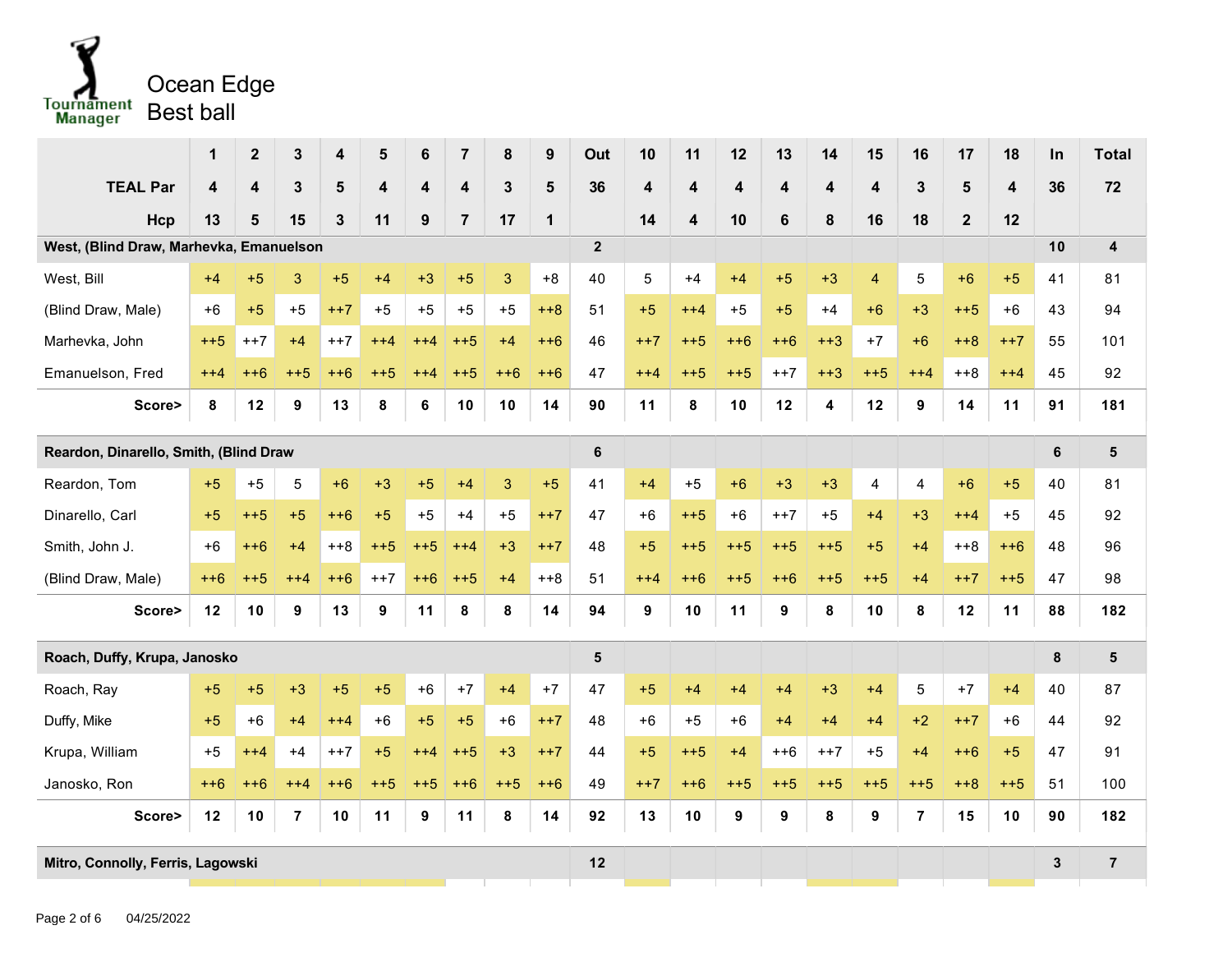

|                                         | 1     | $\overline{\mathbf{2}}$ | 3              | 4            | 5     | 6     | $\overline{7}$          | 8     | $\boldsymbol{9}$ | Out | 10                      | 11                      | 12             | 13               | 14             | 15    | 16             | 17             | 18                      | In | <b>Total</b>     |
|-----------------------------------------|-------|-------------------------|----------------|--------------|-------|-------|-------------------------|-------|------------------|-----|-------------------------|-------------------------|----------------|------------------|----------------|-------|----------------|----------------|-------------------------|----|------------------|
| <b>TEAL Par</b>                         | 4     | 4                       | 3              | 5            | 4     | 4     | $\overline{\mathbf{4}}$ | 3     | $5\phantom{1}$   | 36  | $\overline{\mathbf{4}}$ | $\overline{\mathbf{4}}$ | 4              | 4                | 4              | 4     | 3              | $5\phantom{1}$ | $\overline{\mathbf{4}}$ | 36 | 72               |
| Hcp                                     | 13    | 5                       | 15             | $\mathbf{3}$ | 11    | 9     | $\overline{7}$          | 17    | $\mathbf 1$      |     | 14                      | 4                       | 10             | 6                | 8              | 16    | 18             | $\overline{2}$ | 12                      |    |                  |
| Mitro, Tom                              | $+5$  | $+5$                    | $+3$           | $+6$         | $+5$  | $+5$  | $+5$                    | 4     | $+8$             | 46  | $+5$                    | $+6$                    | $+5$           | $+5$             | $+4$           | $+5$  | 3              | $+8$           | $+5$                    | 46 | 92               |
| Connolly, Dick                          | $+6$  | $++5$                   | $+4$           | $+8$         | $+5$  | $+5$  | $++6$                   | $+3$  | $++6$            | 48  | $+5$                    | $++5$                   | $+4$           | $++4$            | $+5$           | $+4$  | $+3$           | $++7$          | $+5$                    | 42 | 90               |
| Ferris, Don                             | $+6$  | $++5$                   | $+3$           | $++6$        | $+4$  | $+5$  | $++5$                   | $+4$  | $+8$             | 46  | $+4$                    | $++5$                   | $+4$           | $++5$            | $++6$          | $+5$  | $+4$           | $++6$          | $+5$                    | 44 | 90               |
| Lagowski, Tom                           | $++5$ | $++7$                   | $++3$          | $++8$        | $++6$ | $++4$ | $++6$                   | $++5$ | $+8$             | 52  | $++7$                   | $++4$                   | $+3$           | $++6$            | $++5$          | $++4$ | $++4$          | $++7$          | $++7$                   | 47 | 99               |
| Score>                                  | 12    | 10                      | 5              | 15           | 11    | 10    | 11                      | 8     | 16               | 98  | 11                      | 8                       | $\overline{7}$ | $\boldsymbol{9}$ | 10             | 9     | $\overline{7}$ | 14             | 12                      | 87 | 185              |
| Fatzer, Difinizio, Murphy, Matlak       |       |                         |                |              |       |       |                         |       |                  | 13  |                         |                         |                |                  |                |       |                |                |                         | 3  | 8                |
| Fatzer, Rick                            | $+7$  | $+6$                    | $+4$           | $+7$         | $+4$  | $+4$  | $+6$                    | $+6$  | $++7$            | 51  | $+5$                    | $+6$                    | $+4$           | $+5$             | $+3$           | $+5$  | $+4$           | $+7$           | $+4$                    | 43 | 94               |
| Difinizio, Lou                          | $+4$  | $+5$                    | $+3$           | $++5$        | $+6$  | $+7$  | $+6$                    | $+5$  | $++7$            | 48  | $+5$                    | $++5$                   | $+4$           | $+6$             | $+3$           | $+3$  | $+4$           | $++6$          | $+4$                    | 40 | 88               |
| Murphy, Tom                             | $+7$  | $++6$                   | $+6$           | $++7$        | $+7$  | $+3$  | $++6$                   | $+5$  | $++7$            | 54  | $+5$                    | $++5$                   | $+6$           | $++7$            | $++5$          | $+5$  | $+5$           | $++6$          | $+6$                    | 50 | 104              |
| Matlak, Richard                         | $++5$ | $++6$                   | $++4$          | $++5$        | $++4$ | $++5$ | $++6$                   | $+5$  | $++8$            | 48  | $++5$                   | $++6$                   | $++6$          | $++5$            | $++7$          | $++4$ | $++4$          | $++5$          | $++6$                   | 48 | 96               |
| Score>                                  | 12    | 12                      | $\overline{7}$ | 11           | 10    | 8     | 13                      | 11    | 15               | 99  | 11                      | 10                      | 10             | 12               | $\overline{7}$ | 8     | 8              | 11             | 10                      | 87 | 186              |
| Christiansen, Walsh, Mack, Newcomer     |       |                         |                |              |       |       |                         |       |                  | 16  |                         |                         |                |                  |                |       |                |                |                         | 3  | 9                |
| Christiansen, Rodger                    | $+6$  | $+5$                    | $+2$           | $+6$         | $+5$  | $+4$  | $+4$                    | $+4$  | $++7$            | 43  | $+5$                    | $+4$                    | $+5$           | $+4$             | $+3$           | $+6$  | $+3$           | $+5$           | $+5$                    | 40 | 83               |
| Walsh, James                            | $+6$  | $+6$                    | $+3$           | $++6$        | $+5$  | $+5$  | $+6$                    | $+5$  | $++7$            | 49  | $+4$                    | $++4$                   | $+3$           | $+5$             | $+6$           | $+5$  | $+4$           | $++6$          | $+5$                    | 42 | 91               |
| Mack, Dennis                            | $+4$  | $++4$                   | $+4$           | $++5$        | $+5$  | $+4$  | $++7$                   | $+4$  | $++8$            | 45  | $+4$                    | $++7$                   | $+5$           | $++5$            | $+3$           | $+6$  | $+5$           | $++7$          | $+5$                    | 47 | 92               |
| Newcomer, Wayne                         | $++6$ | $++7$                   | $++5$          | $++7$        | $++7$ | $++6$ | $++7$                   | $++4$ | $+8$             | 57  | $++6$                   | $+5$                    | $++6$          | $++5$            | $++5$          | $++6$ | $+3$           | $++7$          | $++7$                   | 50 | 107              |
| Score>                                  | 12    | 11                      | 6              | 12           | 12    | 10    | 13                      | 8     | 16               | 100 | 10                      | 8                       | 10             | 9                | 6              | 13    | 6              | 13             | 12                      | 87 | 187              |
| Greiss, Guenette, (Blind Draw, McMullen |       |                         |                |              |       |       |                         |       |                  | 13  |                         |                         |                |                  |                |       |                |                |                         | 6  | $\boldsymbol{9}$ |
| Greiss, Bob                             | $+5$  | $+5$                    | $+3$           | $+5$         | $+5$  | $+5$  | $+5$                    | $+3$  | $++6$            | 42  | $+5$                    | $+7$                    | $+5$           | $+5$             | $+4$           | $+7$  | $+3$           | $+8$           | $+4$                    | 48 | 90               |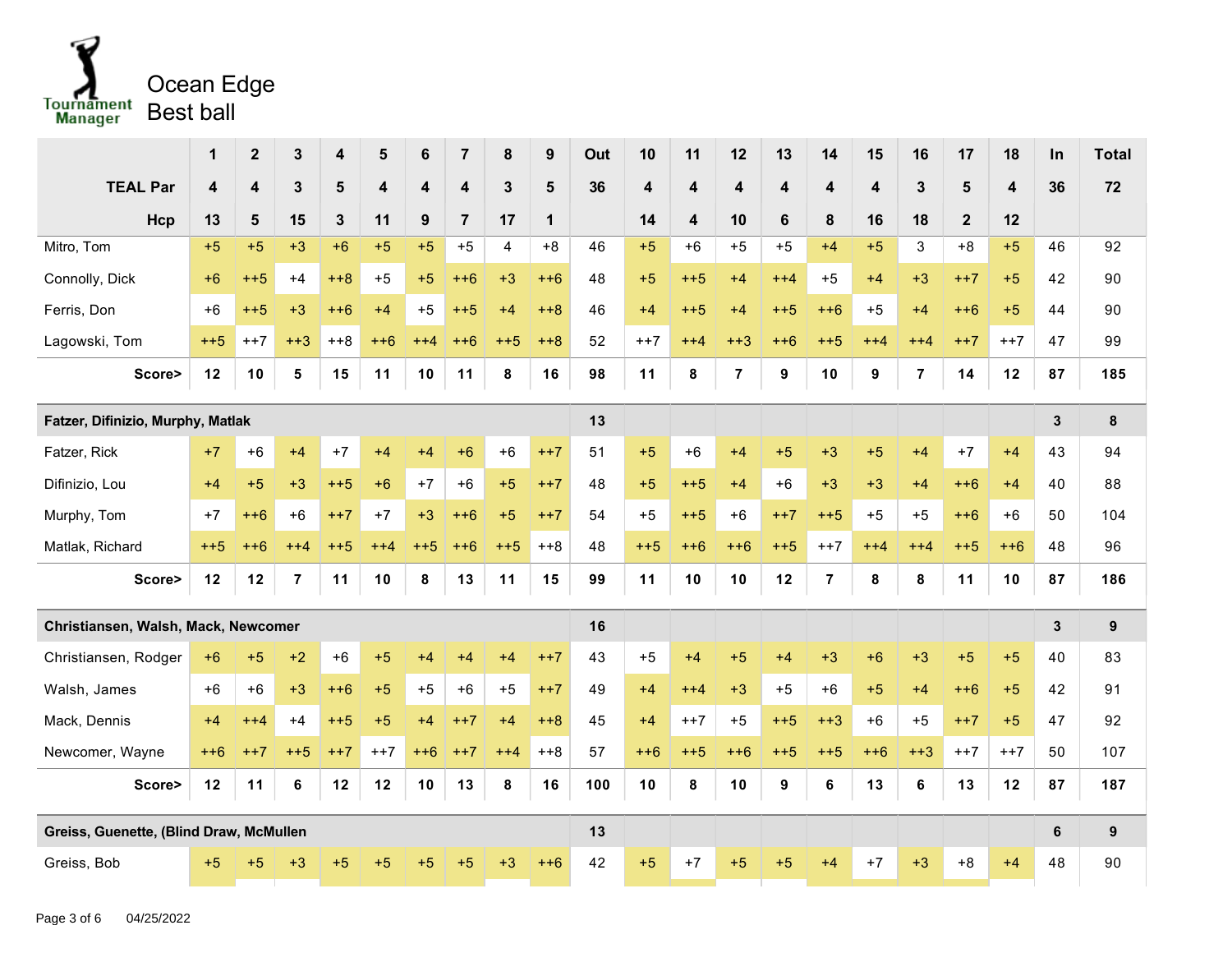

|                                  | 1     | $\boldsymbol{2}$        | $\mathbf{3}$     | 4            | 5                       | 6     | $\overline{7}$          | 8              | $\boldsymbol{9}$ | Out            | 10                      | 11                      | 12    | 13                      | 14                      | 15                      | 16    | 17             | 18                      | In | <b>Total</b> |
|----------------------------------|-------|-------------------------|------------------|--------------|-------------------------|-------|-------------------------|----------------|------------------|----------------|-------------------------|-------------------------|-------|-------------------------|-------------------------|-------------------------|-------|----------------|-------------------------|----|--------------|
| <b>TEAL Par</b>                  | 4     | $\overline{\mathbf{4}}$ | 3                | 5            | $\overline{\mathbf{4}}$ | 4     | $\overline{\mathbf{4}}$ | $\mathbf{3}$   | 5                | 36             | $\overline{\mathbf{4}}$ | $\overline{\mathbf{4}}$ | 4     | $\overline{\mathbf{4}}$ | $\overline{\mathbf{4}}$ | $\overline{\mathbf{4}}$ | 3     | $5\phantom{1}$ | $\overline{\mathbf{4}}$ | 36 | 72           |
| Hcp                              | 13    | 5                       | 15               | $\mathbf{3}$ | 11                      | 9     | $\overline{7}$          | 17             | $\mathbf 1$      |                | 14                      | 4                       | 10    | $6\phantom{1}$          | 8                       | 16                      | 18    | $\overline{2}$ | 12                      |    |              |
| Guenette, Rene                   | $+6$  | $+5$                    | $+5$             | $++7$        | $+5$                    | $+5$  | $+5$                    | $+5$           | $++8$            | 51             | $+5$                    | $++4$                   | $+5$  | $+5$                    | $+4$                    | $+6$                    | $+3$  | $++5$          | $+6$                    | 43 | 94           |
| (Blind Draw, Male)               | $+6$  | $++5$                   | $+4$             | $++8$        | $+5$                    | $+5$  | $++6$                   | $+3$           | $++6$            | 48             | $+5$                    | $++5$                   | $+4$  | $++4$                   | $+5$                    | $+4$                    | $+3$  | $++7$          | $+5$                    | 42 | 90           |
| McMullen, Michael                | $++4$ | $++6$                   | $++4$            | $++7$        | $++7$                   | $++7$ | $++7$                   | $++4$          | $+8$             | 54             | $++5$                   | $++4$                   | $++5$ | $++5$                   | $++5$                   | $++6$                   | $++4$ | $++6$          | $++7$                   | 47 | 101          |
| Score>                           | 11    | 11                      | 7                | 14           | 12                      | 12    | 12                      | 6              | 14               | 99             | 11                      | $\overline{7}$          | 10    | 9                       | 9                       | 12                      | 6     | 12             | 12                      | 88 | 187          |
| Ferreira, Fontaine, Wood, Lillis |       |                         |                  |              |                         |       |                         |                |                  | 9              |                         |                         |       |                         |                         |                         |       |                |                         | 11 | 11           |
| Ferreira, Luis                   | $+4$  | $+5$                    | $+3$             | $+5$         | $+5$                    | $+6$  | $+5$                    | $\overline{4}$ | $+6$             | 43             | $+5$                    | $+5$                    | $+5$  | $+5$                    | $+3$                    | 4                       | 4     | $+5$           | $+6$                    | 42 | 85           |
| Fontaine, Wayne                  | $+4$  | $++5$                   | $+3$             | $++6$        | $+5$                    | $+4$  | $+7$                    | $+5$           | $+8$             | 47             | $+5$                    | $++5$                   | $+5$  | $+4$                    | $+5$                    | $+5$                    | $+3$  | $++5$          | $+6$                    | 43 | 90           |
| Wood, Don                        | $+5$  | $++6$                   | $+2$             | $++6$        | $++6$                   | $++4$ | $++5$                   | $+4$           | $+8$             | 46             | $+6$                    | $++6$                   | $++6$ | $++5$                   | $++4$                   | $+4$                    | $+4$  | $++5$          | $++6$                   | 46 | 92           |
| Lillis, Red                      | $++5$ | $++7$                   | $++6$            | $++6$        | $++6$                   | $++6$ | $++6$                   | $++5$          | $++8$            | 55             | $++6$                   | $++7$                   | $++2$ | $++7$                   | $++6$                   | $++6$                   | $++5$ | $++7$          | $++7$                   | 53 | 108          |
| Score>                           | 9     | 11                      | 5                | 12           | 12                      | 9     | 11                      | 10             | 17               | 96             | 12                      | 11                      | 8     | 10                      | 8                       | 11                      | 8     | 10             | 14                      | 92 | 188          |
| Baran, Grapentine, Fanara, Wells |       |                         |                  |              |                         |       |                         |                |                  | $\overline{7}$ |                         |                         |       |                         |                         |                         |       |                |                         | 12 | 12           |
| Baran, Walter                    | $+5$  | $+5$                    | $+4$             | $+5$         | $+5$                    | $+4$  | $+5$                    | $+3$           | $++6$            | 42             | $+4$                    | $+5$                    | $+4$  | $+5$                    | $+5$                    | $+4$                    | $+4$  | $+8$           | $+5$                    | 44 | 86           |
| Grapentine, Ralph                | $+4$  | $++6$                   | $+5$             | $++6$        | $+5$                    | $+5$  | $++5$                   | $+3$           | $+8$             | 47             | $+6$                    | $++6$                   | $+5$  | $++6$                   | $+4$                    | $+6$                    | $+4$  | $+8$           | $+7$                    | 52 | 99           |
| Fanara, John                     | $+6$  | $++5$                   | $+5$             | $++6$        | $+5$                    | $+7$  | $++5$                   | $+5$           | $++6$            | 50             | $+6$                    | $++5$                   | $+5$  | $++5$                   | $+3$                    | $+3$                    | $+4$  | $++5$          | $+6$                    | 42 | 92           |
| Wells, Chas                      | $++6$ | $++5$                   | $++4$            | $++6$        | $++7$                   | $++6$ | $++5$                   | $+4$           | $+8$             | 51             | $++4$                   | $++6$                   | $++5$ | $++6$                   | $++5$                   | $+5$                    | $+4$  | $++7$          | $++5$                   | 47 | 98           |
| Score>                           | 11    | 10                      | $\boldsymbol{9}$ | 12           | 12                      | 11    | 9                       | $\overline{7}$ | 14               | 95             | 10                      | 11                      | 10    | 11                      | 8                       | 9                       | 9     | 14             | 12                      | 94 | 189          |
| Simonds, Gyss, Syp, Hubbard      |       |                         |                  |              |                         |       |                         |                |                  | 10             |                         |                         |       |                         |                         |                         |       |                |                         | 12 | 13           |
| Simonds, Ralph                   | $+5$  | $+4$                    | $+3$             | $+5$         | $+4$                    | +6    | $+4$                    | 3              | $+6$             | 40             | $+4$                    | $+4$                    | $+3$  | $+5$                    | $+5$                    | $+7$                    | 4     | $+5$           | $+4$                    | 41 | 81           |
| Gyss, Gary                       | $+5$  | $+5$                    | $+5$             | $++6$        | $+5$                    | $+5$  | $+5$                    | $+4$           | $++6$            | 46             | $+5$                    | $+5$                    | $+5$  | $+5$                    | $+3$                    | $+5$                    | $+4$  | $++7$          | $+6$                    | 45 | 91           |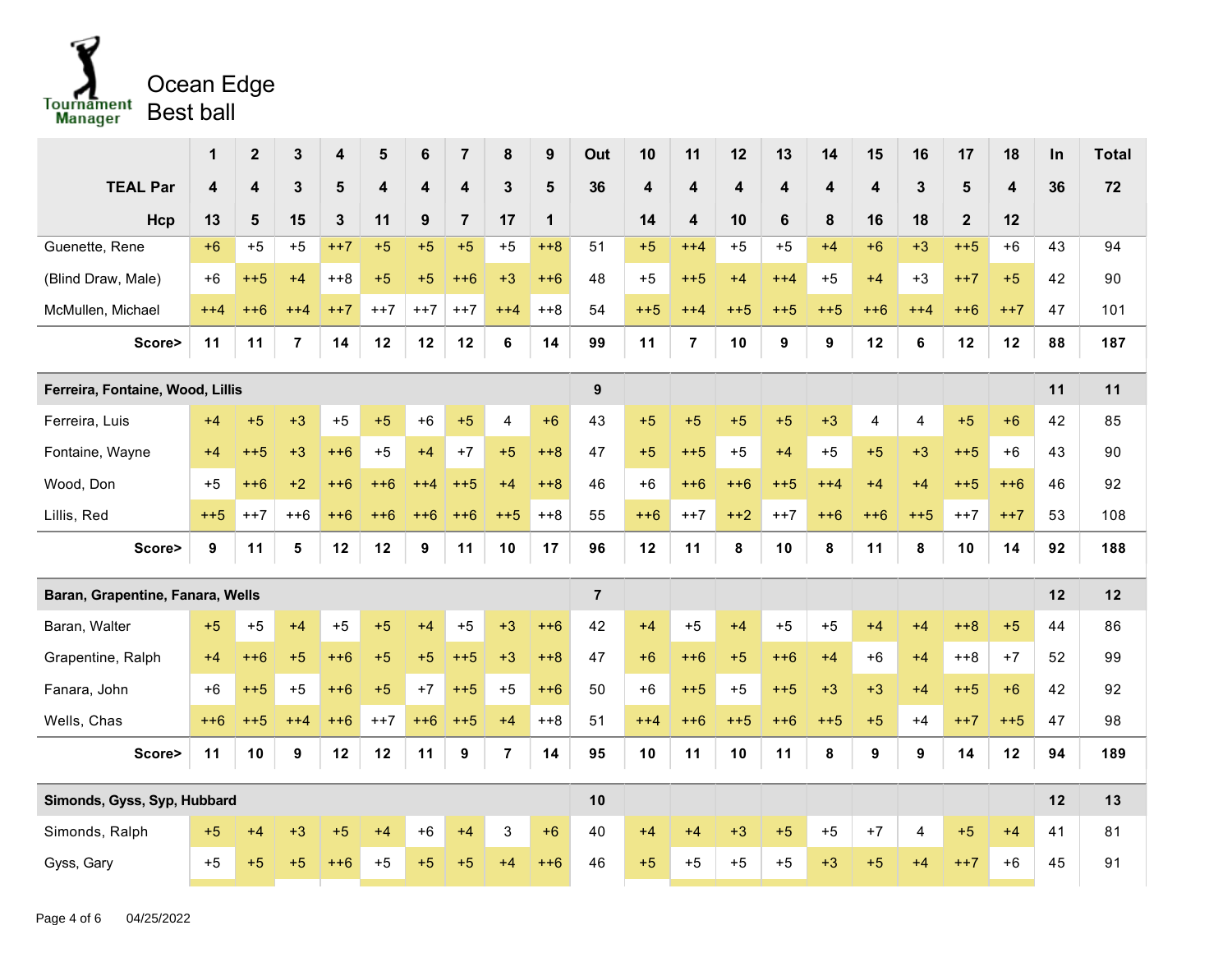

|                                       | 1                       | $\mathbf{2}$            | 3        | 4            | $5\phantom{1}$          | 6     | $\overline{7}$          | 8              | $\boldsymbol{9}$ | Out            | 10    | 11                      | 12                      | 13      | 14                      | 15                      | 16                      | 17             | 18                      | In | <b>Total</b> |
|---------------------------------------|-------------------------|-------------------------|----------|--------------|-------------------------|-------|-------------------------|----------------|------------------|----------------|-------|-------------------------|-------------------------|---------|-------------------------|-------------------------|-------------------------|----------------|-------------------------|----|--------------|
| <b>TEAL Par</b>                       | $\overline{\mathbf{4}}$ | $\overline{\mathbf{4}}$ | 3        | 5            | $\overline{\mathbf{4}}$ | 4     | $\overline{\mathbf{4}}$ | 3              | 5                | 36             | 4     | 4                       | $\overline{\mathbf{4}}$ | 4       | $\overline{\mathbf{4}}$ | $\overline{\mathbf{4}}$ | 3                       | $5\phantom{1}$ | $\overline{\mathbf{4}}$ | 36 | 72           |
| Hcp                                   | 13                      | 5                       | 15       | $\mathbf{3}$ | 11                      | 9     | $\overline{7}$          | 17             | $\mathbf 1$      |                | 14    | $\overline{\mathbf{4}}$ | 10                      | $\bf 6$ | 8                       | 16                      | 18                      | $\mathbf{2}$   | 12                      |    |              |
| Syp, Mitch                            | $++5$                   | $++5$                   | $+5$     | $++7$        | $++6$                   | $++6$ | $++6$                   | $+3$           | $+8$             | 51             | $+7$  | $++5$                   | $++6$                   | $++6$   | $++4$                   | $+5$                    | $+4$                    | $++6$          | $++5$                   | 48 | 99           |
| Hubbard, Ed                           | $++6$                   | $++7$                   | $++4$    | $++6$        | $++5$                   | $++6$ | $++7$                   | $++5$          | $++8$            | 54             | $++7$ | $++6$                   | $++6$                   | $++6$   | $++4$                   | $++6$                   | $+5$                    | $++8$          | $++5$                   | 53 | 107          |
| Score>                                | 11                      | 10                      | 8        | 12           | 10                      | 12    | 11                      | 8              | 15               | 97             | 12    | 10                      | 10                      | 12      | 6                       | 12                      | 10                      | 13             | 9                       | 94 | 191          |
| Vanderlinden, DeSisto, Cloran, Merton |                         |                         |          |              |                         |       |                         |                |                  | $\overline{7}$ |       |                         |                         |         |                         |                         |                         |                |                         | 14 | 13           |
| Vanderlinden, J                       | $+4$                    | $+4$                    | 4        | $+5$         | $+5$                    | $+4$  | $+5$                    | $\overline{4}$ | $+5$             | 40             | 4     | $+4$                    | $+5$                    | $+4$    | $+6$                    | $\mathbf 5$             | $\overline{\mathbf{4}}$ | $+5$           | $+4$                    | 41 | 81           |
| DeSisto, Paul                         | $+4$                    | $++6$                   | $+4$     | $++5$        | $+6$                    | $+5$  | $+5$                    | $+4$           | $++5$            | 44             | $+7$  | $++5$                   | $+4$                    | $+5$    | $+4$                    | $+4$                    | $+4$                    | $++7$          | $+4$                    | 44 | 88           |
| Cloran, Frank                         | $++7$                   | $++7$                   | $+5$     | $++6$        | $++6$                   | $++6$ | $++6$                   | $+4$           | $+8$             | 55             | $+5$  | $++7$                   | $++6$                   | $++5$   | $++5$                   | $+5$                    | $+6$                    | $++7$          | $++5$                   | 51 | 106          |
| Merton, Gary                          | $++5$                   | $++6$                   | $^{+44}$ | $++5$        | $^{++7}$                | $++4$ | $++6$                   | $++5$          | $++8$            | 50             | $++6$ | $++7$                   | $++6$                   | $++7$   | $++6$                   | $++5$                   | $++4$                   | $++7$          | $++7$                   | 55 | 105          |
| Score>                                | 9                       | 11                      | 9        | 10           | 13                      | 9     | 12                      | 9              | 13               | 95             | 12    | 11                      | 11                      | 10      | 10                      | 10                      | 9                       | 14             | 9                       | 96 | 191          |
| Roosa, Iani, Hughes, Donah            |                         |                         |          |              |                         |       |                         |                |                  | 13             |       |                         |                         |         |                         |                         |                         |                |                         | 14 | 15           |
| Roosa, Michael                        | $+5$                    | $+5$                    | $+4$     | $+5$         | $+3$                    | $+3$  | $+5$                    | $+4$           | $+6$             | 40             | $+4$  | $+5$                    | $+4$                    | $+6$    | $+5$                    | $+5$                    | $5\phantom{.0}$         | $+8$           | $+6$                    | 48 | 88           |
| lani, Tony                            | $+6$                    | $++5$                   | $+3$     | $++5$        | $+5$                    | $+5$  | $+7$                    | $+4$           | $+8$             | 48             | $+5$  | $++5$                   | $+4$                    | $++5$   | $+4$                    | $+5$                    | $+4$                    | $++7$          | $+4$                    | 43 | 91           |
| Hughes, Tom                           | $+5$                    | $++5$                   | $+5$     | $+8$         | $+5$                    | $+7$  | $++6$                   | $+5$           | $++8$            | 54             | $+4$  | $++6$                   | $+5$                    | $++4$   | $++6$                   | $+4$                    | $+3$                    | $++7$          | $+7$                    | 46 | 100          |
| Donah, Paul                           | $+5$                    | $++6$                   | $+5$     | $++6$        | $+5$                    | $++6$ | $++7$                   | $+4$           | $++6$            | 50             | $+4$  | $++7$                   | $+7$                    | $++6$   | $++5$                   | $+5$                    | $+4$                    | $+8$           | $+5$                    | 51 | 101          |
| Score>                                | 12                      | 10                      | 9        | 11           | 10                      | 10    | 13                      | 9              | 15               | 99             | 9     | 11                      | 10                      | 9       | 10                      | 11                      | 8                       | 16             | 12                      | 96 | 195          |
| Nichols, Kangas, Korytoski, Spearance |                         |                         |          |              |                         |       |                         |                |                  | 10             |       |                         |                         |         |                         |                         |                         |                |                         | 16 | 15           |
| Nichols, Scott                        | $+5$                    | $+6$                    | $+4$     | $+6$         | $+5$                    | $+4$  | $+5$                    | $+4$           | $++6$            | 45             | $+4$  | $+5$                    | $+4$                    | $+4$    | $+5$                    | $+5$                    | $+4$                    | $+7$           | $+5$                    | 43 | 88           |
| Kangas, Walt                          | $+5$                    | $+5$                    | $+4$     | $++6$        | $+5$                    | $+4$  | $+7$                    | $+5$           | $++6$            | 47             | $+5$  | $+5$                    | $+5$                    | $+4$    | $+4$                    | $+5$                    | $+4$                    | $++6$          | $+5$                    | 43 | 90           |
| Korytoski, Ziggy                      | $+6$                    | $++4$                   | $+5$     | $++5$        | $+5$                    | $++5$ | $++5$                   | $+6$           | $++7$            | 48             | $+5$  | $++6$                   | $+6$                    | $++5$   | $++4$                   | $+5$                    | $+5$                    | $++7$          | $+5$                    | 48 | 96           |